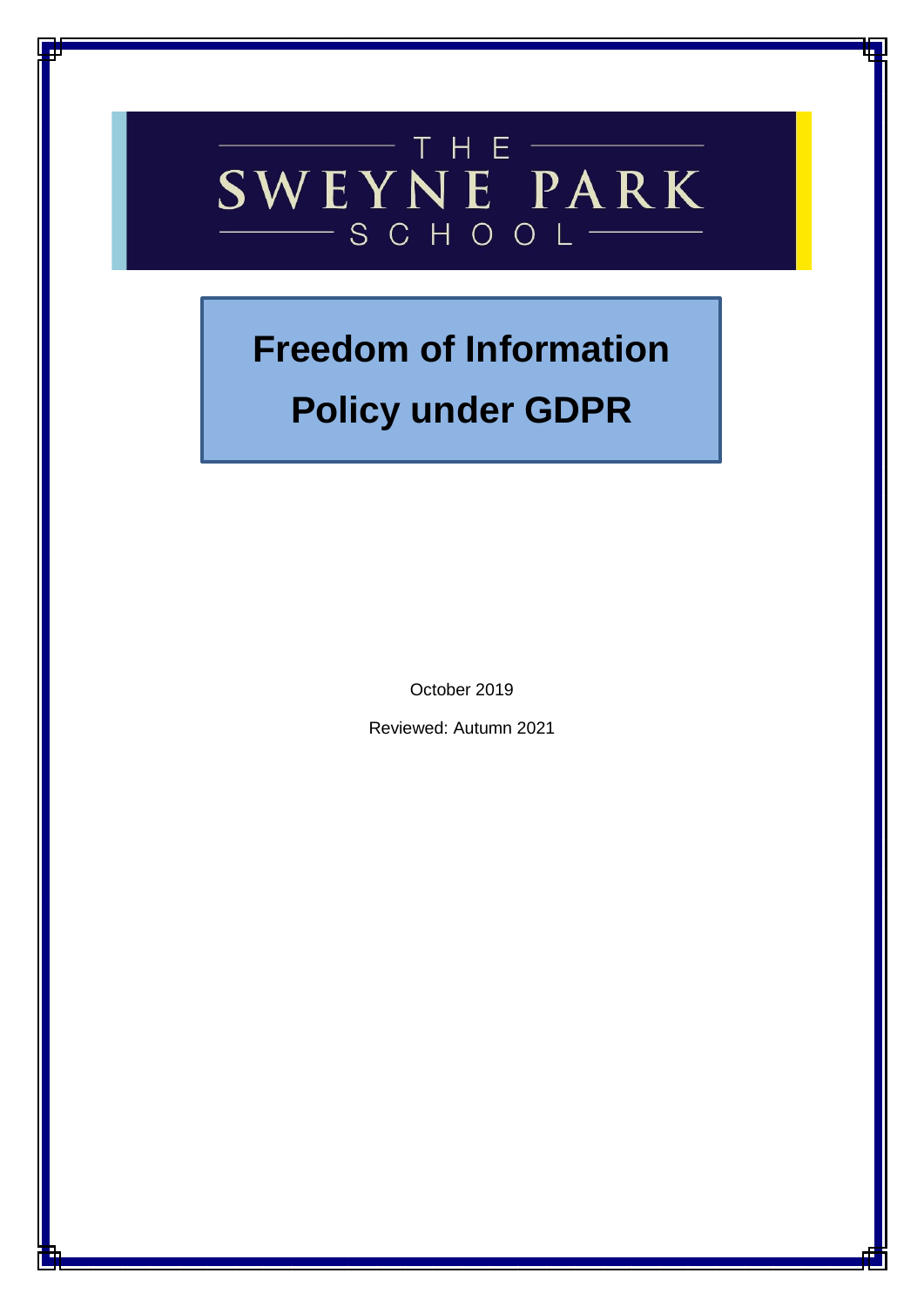Please also reference Data protection (GDPR) for additional information regarding personal data

#### 1 **GENERAL PRINCIPLES**

- 1.1 This is the policy of the School/Trust in order to comply with its GDPR obligations.
- 1.2 This policy sets out:
	- i. The classes of information which the Trust publishes or intends to publish;
	- ii. The manner in which the information will be published;
	- iii. Whether the information is available free of charge or on payment.
- 1.3 This covers information already published and information which is to be published in the near future. All information in the Trust's publication scheme is either available on its website to download and print off or available in paper form.
- 1.4 It may not be possible to provide some information because it is legally privileged, confidential or another exemption applies.
- 1.5 Further individuals may make requests for specific types of information:
	- Freedom of information requests.
	- Subject access requests
	- Requests for education records

#### 2 **CATEGORIES OF INFORMATION PUBLISHED**

- 2.1 The classes of information that the MAT undertakes to make available are organised into five broad topic areas:
	- 2.1.1 Class 1: Who we are and what we do
	- 2.1.2 Class 2: What we spend and how we spend it
	- 2.1.3 Class 3: What our priorities are and how we are doing against them
	- 2.1.4 Class 4: How we make decisions
	- 2.1.5 Class 5: Our policies and procedure
- 2.2 Generally where possible information will be provide on our website and this will include information as required by law together with information which can be appropriately provide.

### 3 **REQUESTS FOR INFORMATION**

- 3.1 If you would like to make a request under the FOIA, please:
	- make the request in writing (this includes email)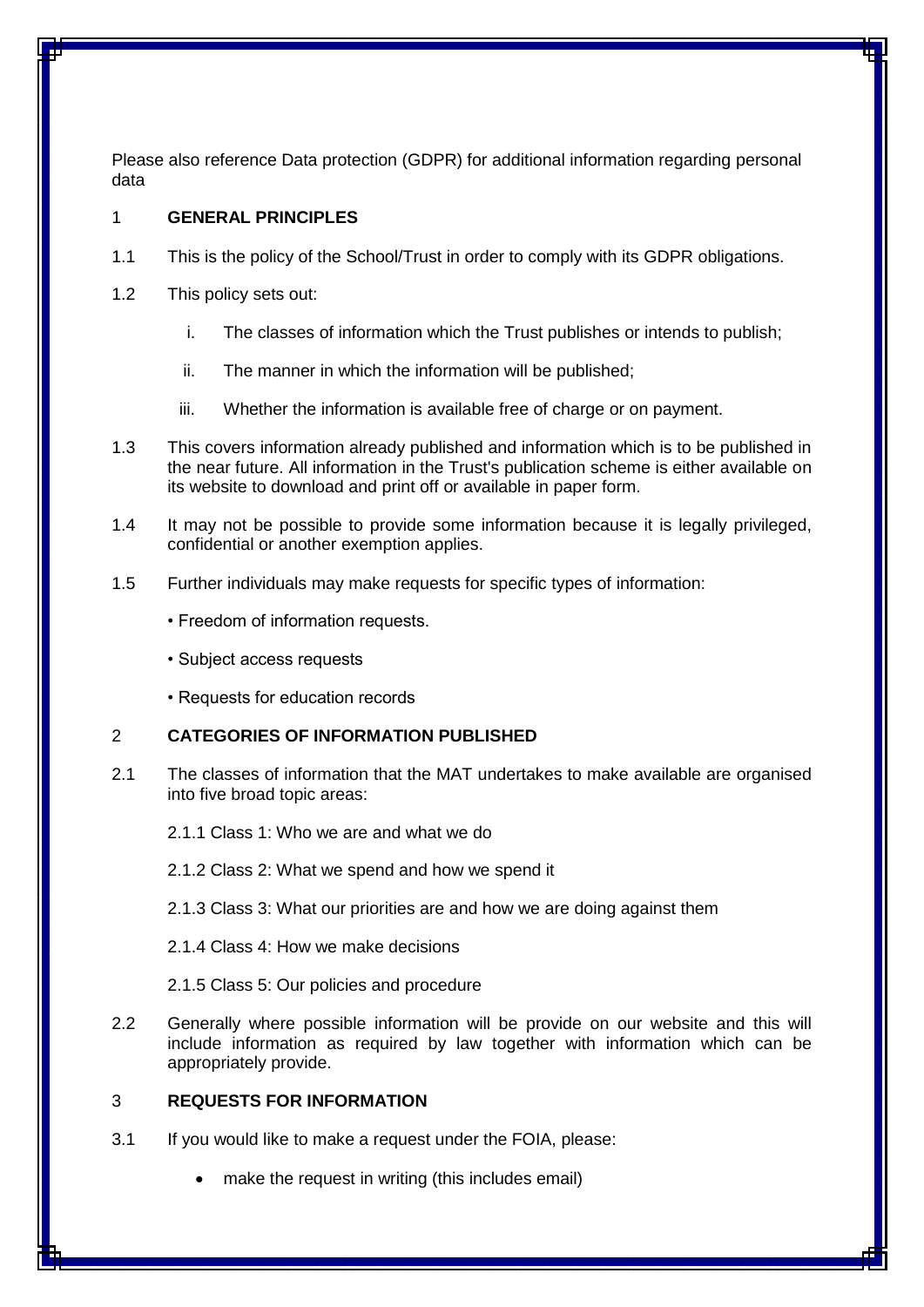- state the enquirer's name and correspondence address (email addresses are allowed);
- describe the information requested there must be enough information to be able to identify and locate the information.
- 3.2 You do not have to explain why you want the information or state that it is a FOI request, but it may help us to reply to your request more promptly if you let us know that it is a FOI request.
- 3.3 The Trust will endeavour to respond to any requests promptly and in any event within the legally prescribed limit of 20 working days (excluding non-school days). Where the 20th day to respond to a request is during a non-school day, we will have up to 60 days to respond. The response time starts from the time the request is received. Where we need to ask you for more information to enable us to answer, the 20 days start time begins when this further information has been received.
- 3.4 If a qualified exemption applies and we need more time to consider the public interest test, we will reply within the 20 days stating that an exemption applies and include an estimate of the date by which a decision on the public interest test will be made.
- 3.5 The Trust aims to respond to FOIA requests free of charge. However, if your request means that we have to do incur significant costs, e.g. a significant amount of photocopying, printing, paying a large postage charge, or a request for a priced item such as some printed publications or DVDs, we will let you know the cost before fulfilling your request. Information will be charged at the actual cost of providing it (e.g. the cost of photocopying, plus time of employee photocopying information, plus postage and any other actual costs incurred as a result of providing the requested information). If we need to charge for providing the information, we will require payment before we can provide the information.
- 3.6 Where we have notified you that a charge is to be made, the time period stops until payment is received and then continues again once payment has been received.

#### 4 **SUBJECT ACCESS REQUESTS**

- 4.1 All staff, parents and other users are entitled to:
	- Know what information the School/Trust holds and processes about them or their child and why.
	- Know how to gain access to it.
	- Know how to keep it up to date.
- 4.2 Know what the School/Trust is doing to comply with its obligations under the 1998 Act.
- 4.3 All staff, parents and other users have a right under the 1998 Act to access certain personal data being kept about them or their child either on a computer or in certain files. If any such request is made please contact a senior leader as information should be provide within certain time scales. Please note that a charge may be made for compliance with such a request. Some exemptions apply and if so you will be informed.
- 4.4 If any complaint is made in respect of any matter in relation to personal data then this